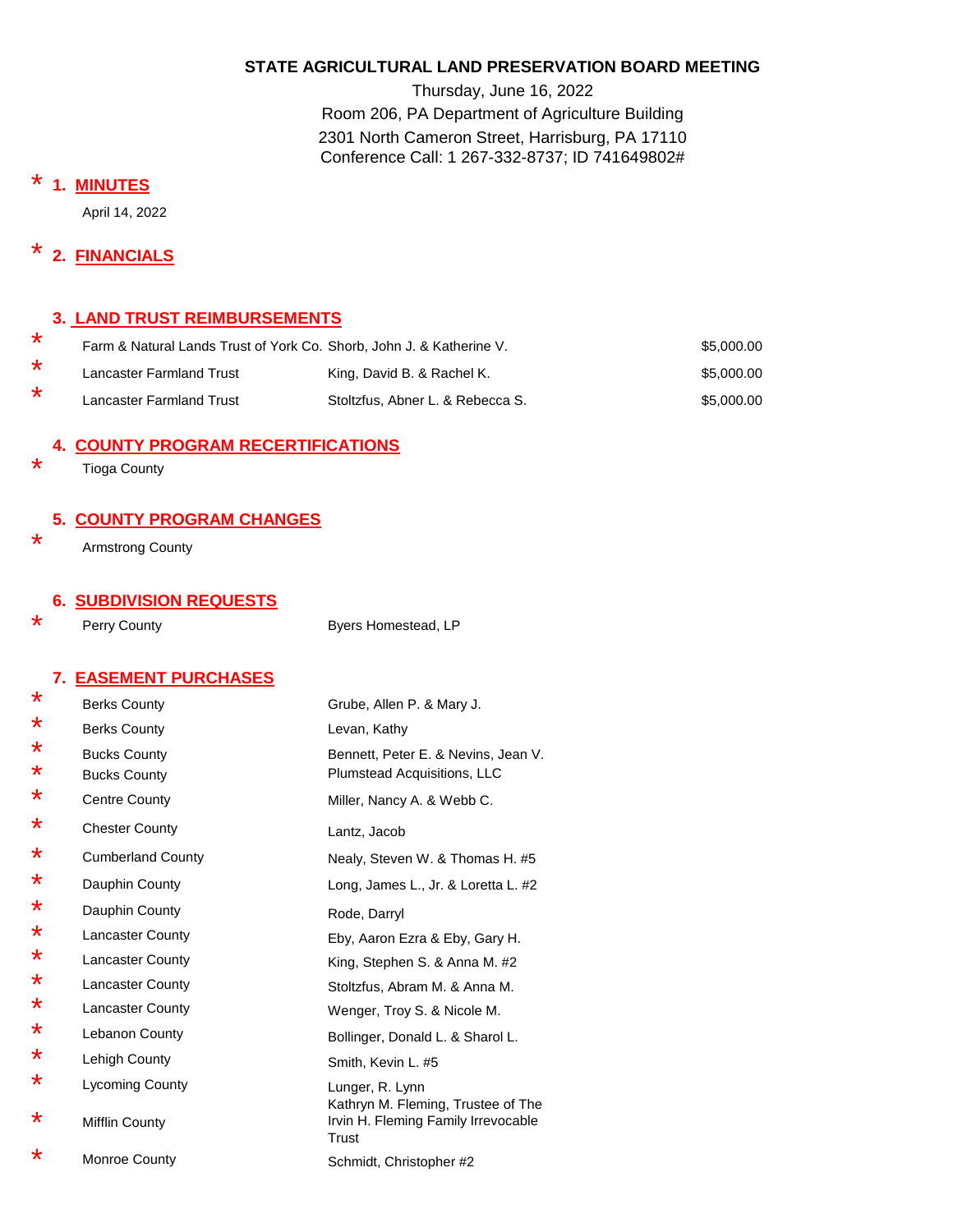| $\star$ | <b>Montgomery County</b> | New Goshenhoppen United Church of<br>Christ, A PA Non-Profit Corporation #2                   |
|---------|--------------------------|-----------------------------------------------------------------------------------------------|
| $\star$ | Northampton County       | Lorie E. Gaugler, Trustee of the<br>Gordon J. Mann, Sr. & Armell D. Mann<br>Irrevocable Trust |
| $\star$ | Perry County             | Cauffman, Dennis R. & Brian R. #2                                                             |
| $\star$ | Schuylkill County        | <b>Halabura Partners</b>                                                                      |
| $\star$ | <b>Washington County</b> | Cowden, Drew M. & Kimberly S.                                                                 |
| $\star$ | <b>York County</b>       | Marsteller, W. Darren & Suzanne K. #1                                                         |
| $\star$ | <b>York County</b>       | Miller, Kenyon L. #1                                                                          |

# \* **8. REIMBURSEMENT FOR INCIDENTAL COSTS OF COUNTY-OWNED EASEMENTS**

| Lancaster County   | Hess, M.         | \$3,283.93  |
|--------------------|------------------|-------------|
| Lancaster County   | Ranck P & S      | \$4,030.30  |
| Northampton County | Brewer, F & D    | \$13,599.95 |
| Northampton County | Brewer, J & K #3 | \$12,220.85 |
| Northampton County | Folk, J          | \$13,439.85 |
| Northampton County | Marth, R         | \$9,732.85  |
| Northampton County | Messinger, A & H | \$8,595.75  |
| York County        | Sterner, L & M   | \$5,210.82  |

# \* **9. REIMBURSEMENT OF EXTRA INCIDENTAL COSTS**

| <b>Cumberland County</b> | Calaman, D & D                         | \$2,618.20 |
|--------------------------|----------------------------------------|------------|
| Dauphin County           | Weaver, B & D #2                       | \$4,792.83 |
| Erie County              | Buchholtz, J & D & Sepulveda, J #1     | \$11.00    |
| Erie County              | Wilkinson, T & J #1                    | \$14.00    |
| <b>Lancaster County</b>  | King S & A                             | \$446.65   |
| Lancaster County         | Krantz, D                              | \$4,560.50 |
| Lehigh County            | Heussman, F & W #1                     | \$378.25   |
| Lehigh County            | Heussman, F & W #2                     | \$518.75   |
| <b>Montgomery County</b> | Godshall, R & Godshall Poultry Farm #1 | \$1,615.79 |
| Schuylkill County        | Hart, G & R #2                         | \$135.95   |
| <b>Washington County</b> | Brigich, M#2                           | \$14.00    |

## **10. LEGISLATIVE UPDATES**

### **11. AGENCY UPDATES**

# **12. BUREAU UPDATES**

**13. PFPA UPDATES**